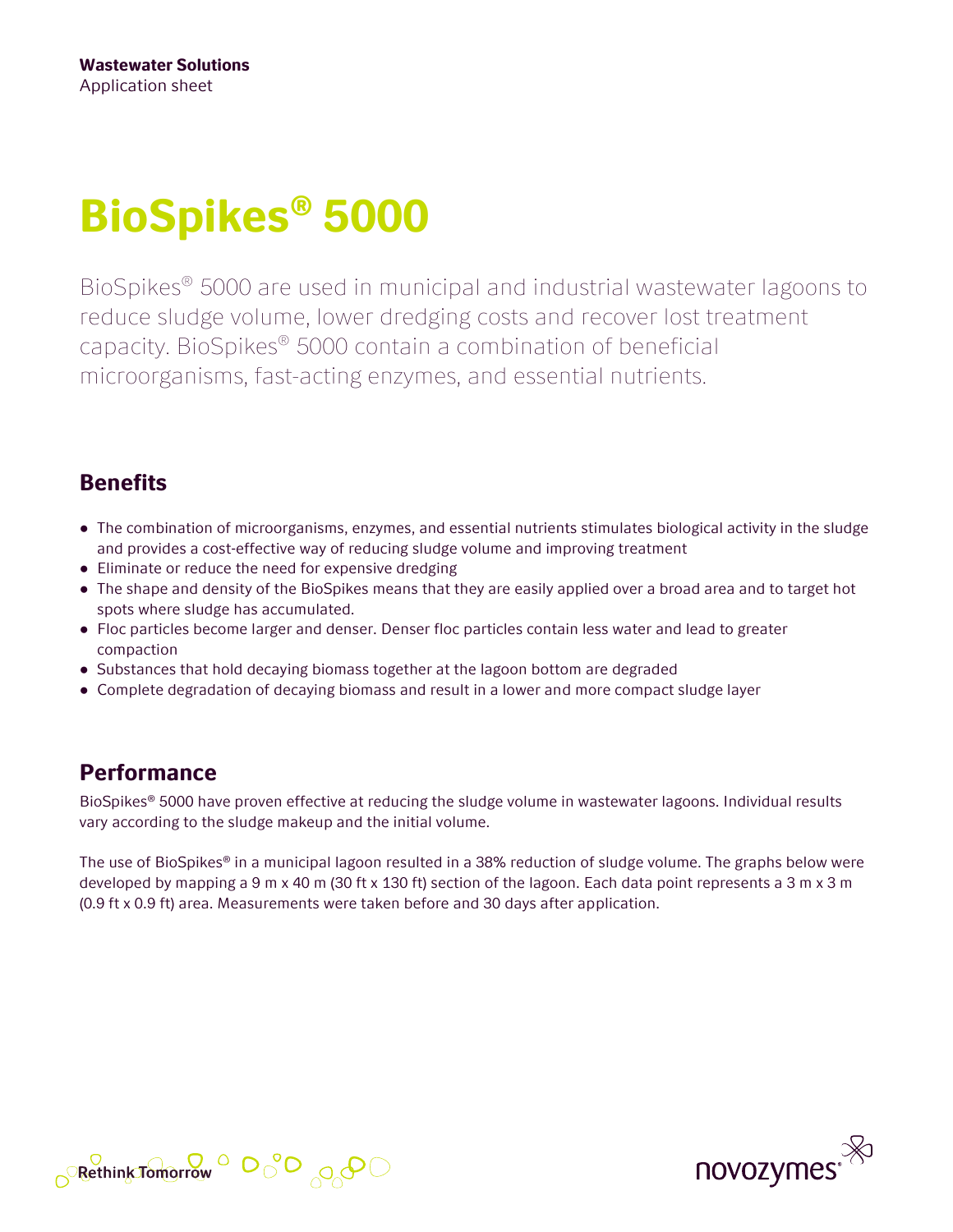





Figures 3 and 4 show difference in floc size and density in sludge samples taken from treated and untreated areas. Floc particles appear larger and denser, which suggests that the sludge compacts more readily. These changes occurred in parallel with a reduction in the sludge layer depth.



Fig. 3. Large and dense floc particles in treated area Fig. 4. Floc particles from untreated area

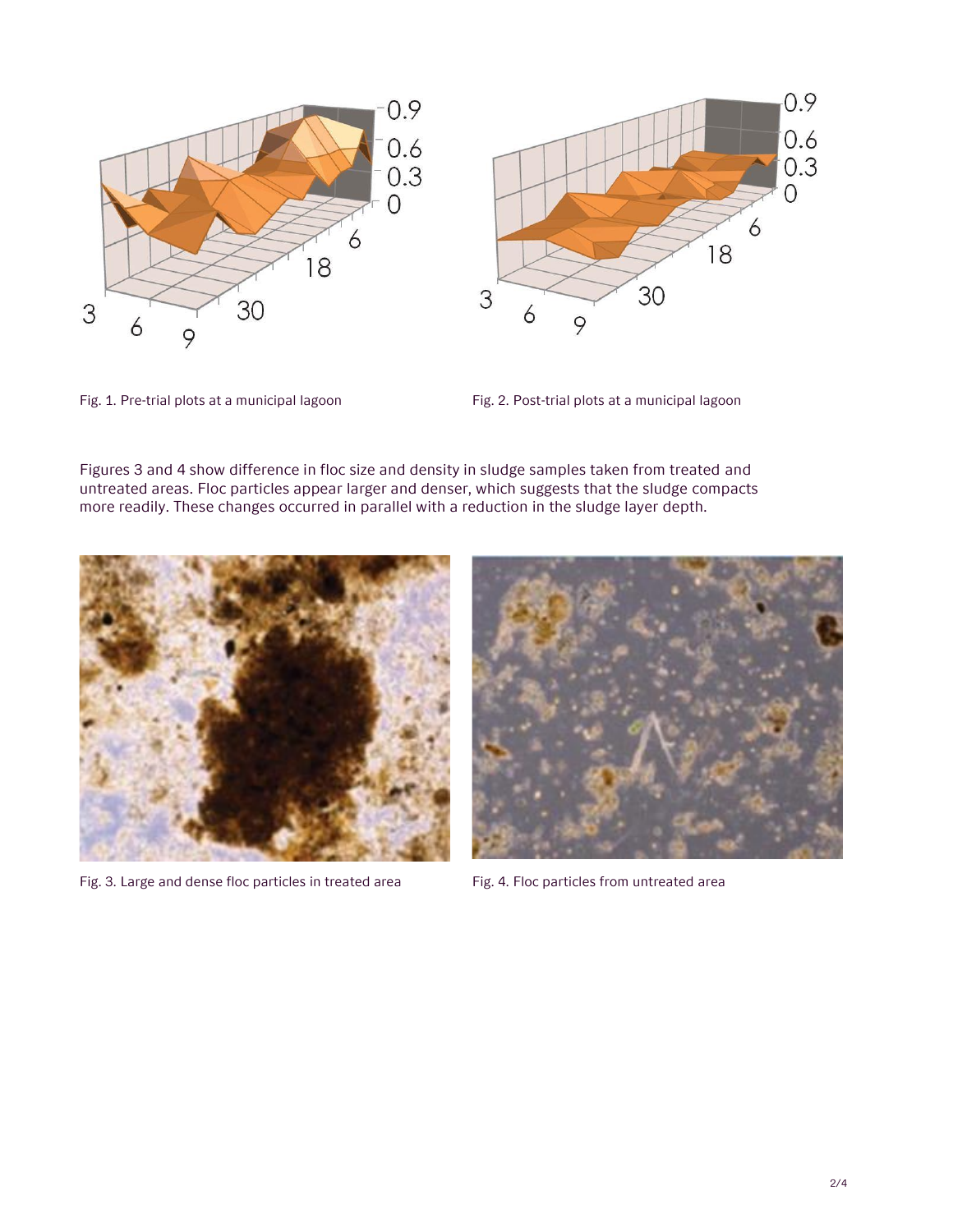Figure 5 shows the difference in color between treated and untreated sludge samples. Increased biological activity results in a further oxidized and darker sludge.



Fig. 5. Treated settled sludge samples from the bottom of a lagoon (left) appear darker than untreated settled sludge (right). The dark color of the treated settled sludge shows that it is further oxidized, which is an indication of increased biological activity compared to untreated areas.

Figure 6 shows results from three treatment areas in a pulp and paper application. After 60 days, sludge levels in the treated areas dropped 0.56 m (1.8 ft) lower than untreated control areas. This increased treatment capacity by 81% in the treated areas. If these results were extrapolated over the entire 23.4 hectare (58 acre) lagoon, BioSpikes® would provide an additional 34 million gallons of treatment capacity and over 31 hours of hydraulic retention time.



#### **Sludge reduction**

Fig. 6. The application of BioSpikes® 5000 reduces the sludge levels by an average of 0.56 m (1.8 ft)

#### **Recommended use**

BioSpikes® 5000 applied over a broad area reduce the overall sludge layer in a lagoon. BioSpikes® 5000 applied at a higher dosage in problem areas or hot spots yield greater sludge reduction. The dense BioSpikes® 5000 sink to the bottom of the lagoon and are easily applied at the lagoon surface from a boat. PVC piping can be used to position BioSpikes® 5000 in hot spot areas where accuracy is critical. Sludge quality varies with system design, sludge age, amount and type of inert material, and compaction. This affects the degree to which the sludge depth can be impacted, dosing, and dosing frequency.